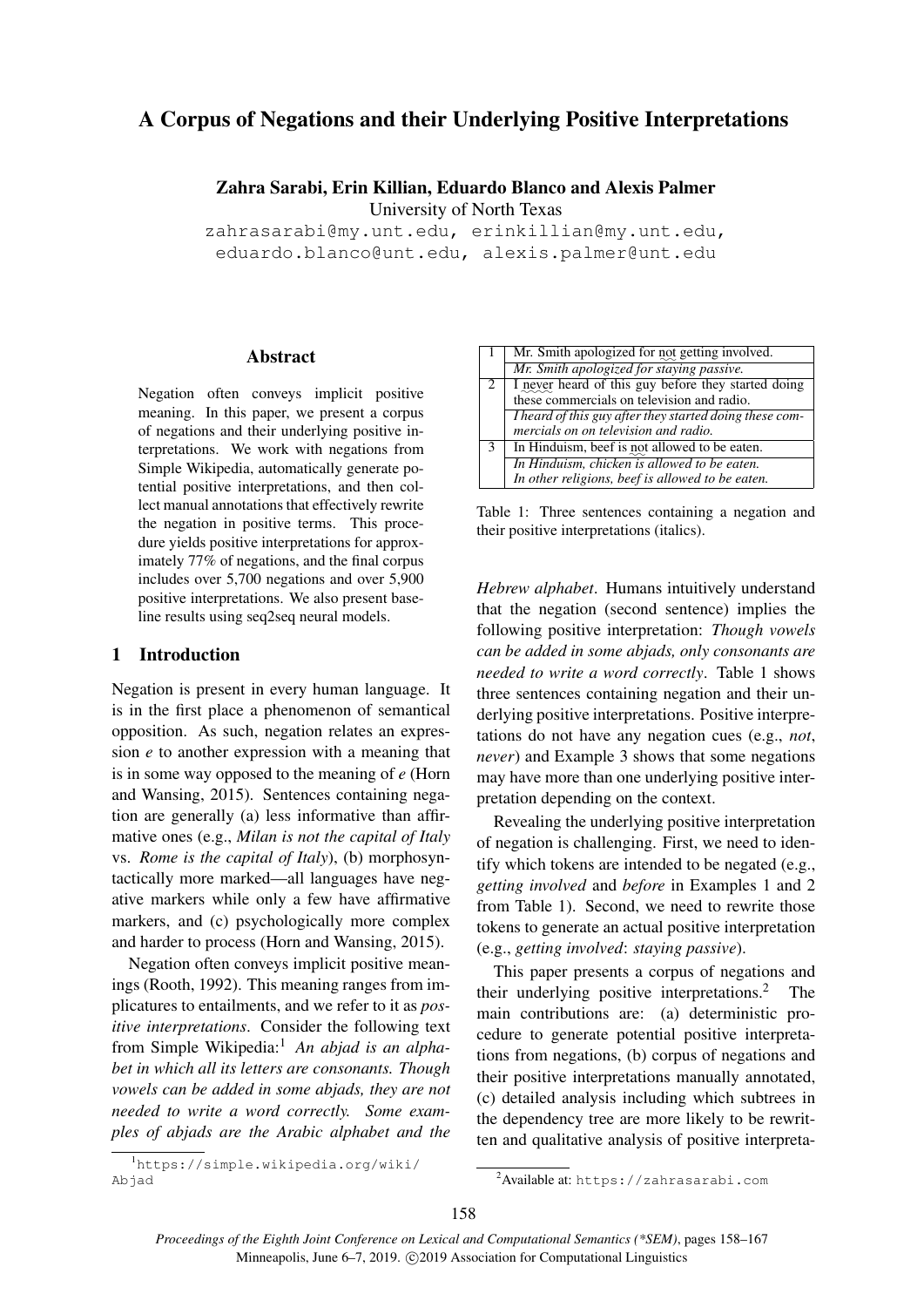tions. Additionally, we establish baseline results with sequence-to-sequence neural models.

# 2 Background and Definitions

Negation is well-understood in grammars and the valid ways to express negation are documented (Quirk et al., 2000; van der Wouden, 1997). In this paper, we focus on verbal negations, i.e., when the negation mark—usually an adverb such as *never* and *not*—is grammatically associated with a verb. Positive Interpretations. In philosophy and linguistics, it is accepted that negation conveys positive meaning (Horn, 1989). This positive meaning ranges from implicatures, i.e., what is suggested in an utterance even though neither expressed nor strictly implied (Blackburn, 2008), to entailments. Other terms used in the literature include implied meanings (Mitkov, 2005), implied alternatives (Rooth, 1985) and semantically similar (Agirre et al., 2013). We do not strictly fit into any of this terminology, we reveal positive interpretations as intuitively done by humans when reading text. Note that a *positive* interpretation is a statement that does not contain negation, not a statement that conveys positive sentiment. For example, *The seller didn't ship the right parts* implicitly conveys *The seller shipped the wrong parts*, which has negative sentiment.

Potential Positive Interpretations. Given a sentence containing negation, we use the term *potential positive interpretation* to refer to positive interpretations that are automatically generated by replacing selected tokens with a placeholder. If the placeholder can be rewritten so that the result is an affirmative statement that is true given the original sentence, *potential* positive interpretations become *actual* positive interpretations.

Negation and natural language understanding. Generating positive interpretations from negation has several potential applications.

First, while neural machine translation is in general superior to phrase-based methods, that is not the case when translating negation (Bentivogli et al., 2016). Since our positive interpretations effectively rewrite negation-containing sentences to remove the negation, we argue that they have the potential to help machine translation.

Second, current benchmarks for natural language inference (Bowman et al., 2015), do not include challenging examples with negation. As a result, state-of-the-art approaches (Chen et al.,

2017) trained on these benchmarks are unable to solve text-hypothesis pairs that contain negation. Indeed, we tested the aforecited systems with 100 text-hypothesis pairs from our corpus (text: sentence with negation, hypothesis: positive interpretation with correctness score of 4; see examples in Table 7), and discovered that 48 of them are predicted *contradiction*, 30 *neutral* and only 22 *entaioment* (the correct prediction is entailment for all of them). While relatively small, we argue that the corpus presented here is a step towards language understanding when negation is present.

### 3 Previous Work

From a theoretical perspective, it is accepted that negation has scope and focus, and that the focus yields positive interpretations (Horn, 1989; Rooth, 1992). Scope is "the part of the meaning that is negated" and focus "the part of the scope that is most prominently or explicitly negated" (Huddleston and Pullum, 2002).

Scope of negation detection has received a lot of attention (Özgür and Radev, 2009; Packard et al., 2014), mostly using two corpora: BioScope (Szarvas et al., 2008), and CD-SCO (Morante and Daelemans, 2012). F-scores are 0.96 for negation cue detection, and 0.89 for negation cue and scope detection (Velldal et al., 2012; Li et al., 2010).

Identifying the focus of negation is generally more challenging than the scope. The challenge lies on determining which tokens within the scope are *intended* to be negated. The largest corpus to date is PB-FOC, which was released as part of the \*SEM-2012 Shared Task (Morante and Blanco, 2012). PB-FOC annotates the semantic role most likely to be the focus in the 3,993 negation in PropBank (Palmer et al., 2005). Anand and Martell (2012) refine PB-FOC and argue that 27.4% of negations with a focus annotated in PB-FOC do not actually have a focus. Sarabi and Blanco (2016) present a complementary approach grounded on syntactic dependencies. All of these efforts identify the tokens that are the focus of negation. We build upon them and generate actual positive interpretations from negation.

### 4 Corpus Creation

This section details our data collection and annotation effort. We follow 5 steps. First, we describe the source corpus. Second, we ouline the procedure to select negations so that the annota-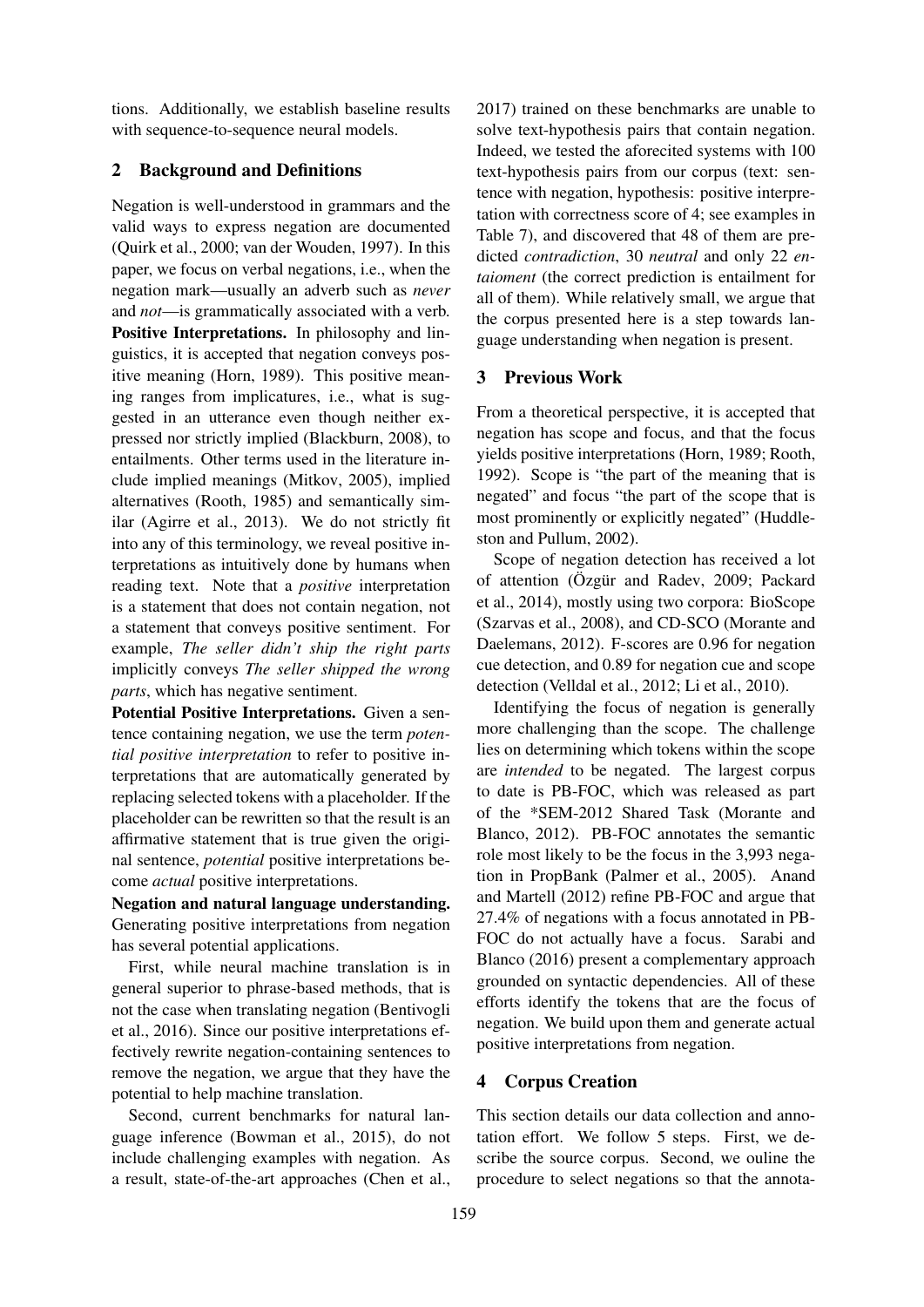|             |                      |        | %     |
|-------------|----------------------|--------|-------|
| # negations | negation             | 69,365 | 93.3% |
|             | $>$ 2 negations      | 4.981  |       |
|             | $\ddot{\phantom{1}}$ | 683    | በ ዓ%  |
| # tokens    | $>5 \& 25$           | 50,070 | 67.3% |
|             | >25                  | 23,593 | 31.79 |

Table 2: Basic counts for sentences containing negation in Simple Wikipedia.

|         |            |          | #      | %         |
|---------|------------|----------|--------|-----------|
| lypes   | Verbal     | root     | 24.125 | 32.4\%    |
|         |            | not_root | 31,386 | 42.2%     |
| egation | Nominal    | 11,003   | 14.8%  |           |
|         | Adjectival |          | 2.325  | $3.1\%$   |
|         | Other      |          | 5,507  | $7.4\%$   |
|         |            |          | 74.346 | $100.0\%$ |

Table 3: Distribution of negation type in Simple Wikipedia.



Figure 1: The most frequent negated verb lemmas in Simple Wikipedia.

tion effort is feasible. Third, we discuss the steps to automatically generate potential positive interpretations. Fourth, we detail the annotation effort to rewrite placeholders in the potential positive interpretations to generate actual positive interpretations. Fifth, we present the final validation strategy to ensure quality of the final corpus.

### 4.1 Selecting the Source Corpus: Simple Wikipedia

We chose to work with Simple Wikipedia texts.<sup>3</sup> Simple Wikipedia is a version of Wikipedia that is written in basic English. Compared to regular Wikipedia, articles in Simple Wikipedia use simpler words, shorter sentences, and simple grammar. These characteristics help us to reduce the overhead of dealing with complex sentences and leads to a more realistic learning task. We process Simple Wikipedia with spaCy (Honnibal and Johnson, 2015) to obtain part-of-speech tags and dependency trees. Inspired by Fancellu et al. (2016), we identify sentences containing negation using the following cues: *n't*, *not*, *never*, *no*, *nothing*, *nobody*, *none*, *nowhere*. Note that this method selects negations that would be discarded if we relied only on dependency type *neg*.

Table 2 shows basic counts for sentences containing at least one negation in Simple Wikipedia. 93% of them contain only one negation, and 67% have medium length (between 6 to 25 tokens). Table 3 categorizes the Simple Wikipedia negations based on their type. We identify negation types using the part-of-speech tag of the syntactic head of the negation cue, i.e., the syntactic parent or governor of the negation cue. More than 70% of the negations in Simple Wikipedia are verbal negations, and the verb is the root of the dependency tree in 44% of them. Finally, Figure 1 shows the most frequent verbal negations in Simple Wikipedia. We observe that many verbs and in particular the verb *to be* are very frequent, and there is a long tail of (relatively) infrequent verbs.

### 4.2 Selecting Negations

Working with all negation types in Simple Wikipedia is out of the scope of this paper. After doing pilot annotations and manual examination, we decided to limit the negation types grounded on the counts presented in Section 4.1. Table 4 summarizes the filters and the number of negations that remain after running each filter. We apply sequentially five filters (Filters 1–5) on negations and four filters (Filters 6–9) on sentences. Filter 1 discards non-verbal negations (recall that 74.6% of negations are verbal, Table 3). Filter 2 discards those verbal negations which are not the root of the dependency tree. Filter 3 discards infrequent verbal negations, more specifically, those whose verbs occurred less than five times. Filter 4 caps the number of verbal negations per verb to 200 negations to increase verb coverage (recall that some verbs are negated very frequently, Figure 1). Filter 5 discards verbal negations with partof-speech tag *interjection* (less than 1%, e.g., *They said "no" to his offer*). Filter 6 discards sentences whose length is not greater than five tokens and less than 26 tokens (recall that most sentences containing negation satisfy this filter: 67.3%, Table 2). Filter 7 discards sentences with more than one verbal negation (93% of sentences containing negation only contain one, Table 2). Filter 8 discards negated sentences in question form (i.e., the first

 $3$ Version 2018-03-01; available at https://dumps. wikimedia.org/simplewiki/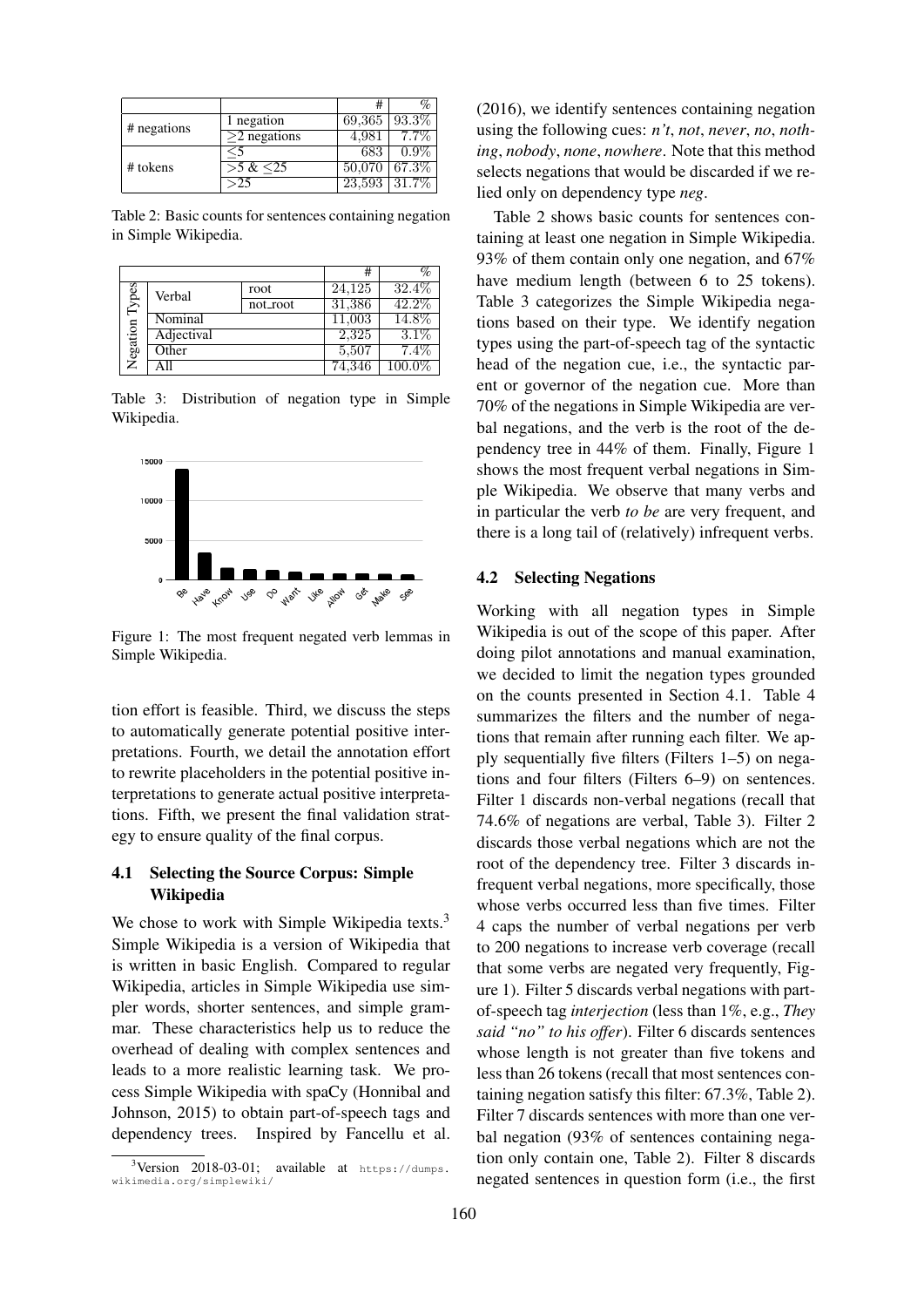|                  | Filters                   | #      | $\%$              |
|------------------|---------------------------|--------|-------------------|
| Initial #        |                           | 74,346 | 100.0             |
|                  | F1: non_verbal            | 58,756 | 79.0              |
|                  | F <sub>2</sub> : not_root | 27,370 | 36.8              |
| <b>Negations</b> | F3: infrequent            | 18,618 | 25.0              |
|                  | F4: limit_freq            | 16,185 | $\overline{21.7}$ |
|                  | $F5:$ inti                | 16,136 | 21.1              |
|                  | F6: limit_len             | 13,859 | 19.1              |
| Sentences        | F7: multi_negs            | 10,614 | 14.8              |
|                  | F8: questions             | 10,476 | 14.6              |
|                  | F9: other                 | 7,469  | 10.1              |

Table 4: Initial number of negations in Simple Wikipedia, and how many remain after each filter.

token has any of the following part-of-speech tags: WDT, WP, WRB). Filter 9 discards sentences that include any of the following tokens: *because, until, but, if, except*. The final dataset consists of 7,469 negations, which are approximately 10% of negations in Simple Wikipedia.

# 4.3 Generating Potential Positive Interpretations

We convert each negation into its positive counterpart in four steps following the rules by Huddleston and Pullum (2002): remove the negation cue, remove auxiliaries, fix third-person singular and past tense, and rewrite negatively-oriented polarity-sensitive items. These steps can be implemented using straightforward regular expressions. For example, the positive counterpart of *The seller did not ship the right part*, is *The seller shipped the right parts*. Then, we automatically generate all plausible positive interpretations of the negation by traversing the dependency tree and selecting all direct dependents of the negated verb. We filter out subtrees whose syntactic dependency is *aux*, *auxpass*, *punct* (auxiliary, passive auxiliary and punctuation). We also exclude the verb. These exceptions were defined after manual examination of several examples. Finally, we replace the selected subtrees with a placeholder.

Table 5 shows the number of negations depending on how many positive interpretations are generated. We generate two or more potential positive interpretations for over 84% of negations.

#### 4.4 Rewriting Placeholders

In order to rewrite placeholders in potential positive interpretations and collect actual positive interpretations, we implement an annotation inter-

| # pot. positive interpretations | #     | $\%$   |
|---------------------------------|-------|--------|
|                                 | 1,132 | 15.53  |
| 2                               | 3,723 | 51.07  |
| 3                               | 2,004 | 27.49  |
|                                 | 437   | 5.99   |
| 5                               | 29    | 0.39   |
| n                               | 3     | 0.04   |
| ΑII                             | 7,469 | 100.00 |

Table 5: Distribution of negations by number of potential positive interpretations generated.

face using Amazon Mechanical Turk Sandbox.<sup>4</sup> This rewriting process was done in-house by one linguistics student. A second annotator validated the rewrites independently (Section 4.5).

Each negation along with its context and all its potential positive interpretations are grouped into a Human Intelligence Task (HIT) for annotation purposes. Each HIT presents a set of instructions to the annotator along with examples. Potential positive interpretations are presented in consecutive rows, and each token in a cell. The placeholders generated in Section 4.3 are presented as blank cells and the annotator fills the blanks (or, in other words, the annotator rewrites placeholders) based on the context around the negation or world knowledge. A sample HIT along with the answers collected is shown in Figure 2.

In the rest of the paper, we use *unknown* answer to refer to placeholders for which the annotator cannot find a rewriting. We divide *unknown* answers into *invalid* and *not specified*, and ask the annotator to distinguish between them. *Invalid* is used to refer to placeholders that cannot be rewritten. *Not specified* describes placeholders that hypothetically can be rewritten but the answer is unknown given the context. We also provide an extra empty box at the bottom of the interface for additional positive interpretations. If the annotator cannot find any answers for the rewrites, she can write a positive interpretation from scratch.

#### 4.5 Validating Positive Interpretations

In order to validate the rewrites of placeholders and resulting positive interpretations (Section 4.4), a second annotator validates them. We create a similar interface to the one in Figure 2, but this time we only show the negation in context (*Text* in Figure 2), and one positive interpretation at a time (i.e., potential positive interpretation for which the

<sup>4</sup>https://requester.mturk.com/ developer/sandbox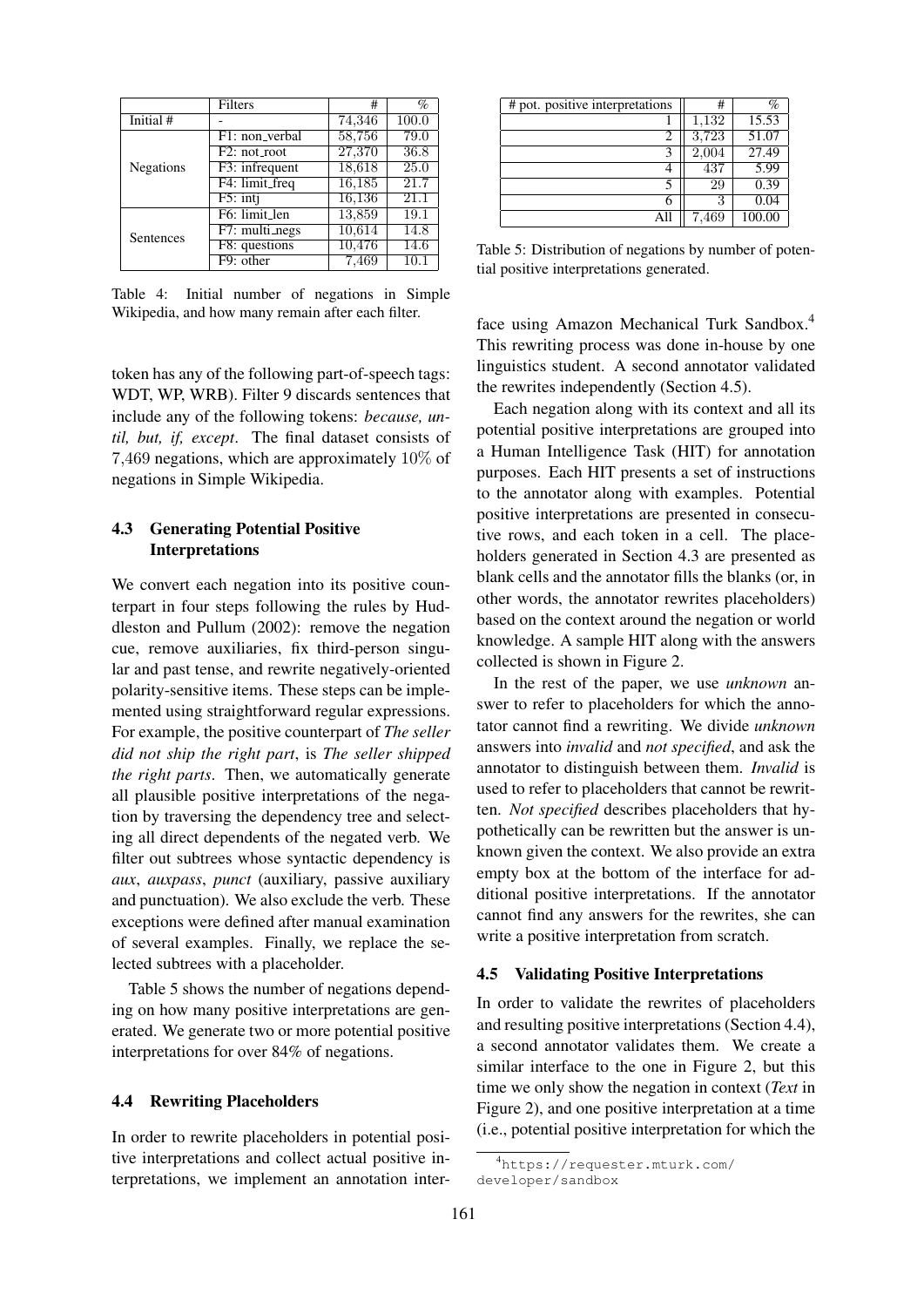| Text:<br>which end are not normally called breakups.<br>https://simple.wikipedia.org/wiki?curid=455908<br>Reminder |                                            |     |     |          |        |          | Breakup**The word "breakup" is an idiom. It is when an intimate relationship ends. The term is not used for relationships that end because of death. Marriages |
|--------------------------------------------------------------------------------------------------------------------|--------------------------------------------|-----|-----|----------|--------|----------|----------------------------------------------------------------------------------------------------------------------------------------------------------------|
|                                                                                                                    |                                            |     | are | normally | called | breakups |                                                                                                                                                                |
| <b>Marriages</b>                                                                                                   | which                                      | end | are |          | called | breakups |                                                                                                                                                                |
| Marriages                                                                                                          | which                                      | end | are | normally | called |          |                                                                                                                                                                |
|                                                                                                                    | <b>Additional Positive Interpretation:</b> |     |     |          |        |          |                                                                                                                                                                |

Figure 2: Sample negation along with its context and automatically-generated potential positive interpretations. The annotation process reveals three positive interpretations: "*Relationships* that end are normaly called breakups," "Marriages which end are *rarely* called breakups," and "Marriages which end are normaly called *divorce*."

placeholder was rewritten). The annotator determines correctness and novelty as follows.

Correctness measures whether a positive interpretation is true given the negation in context. It is measured using the following scale:

- 1. After reading the *text*, it is clear that the positive interpretation is false.
- 2. After reading the *text*, the positive interpretation is probably false, but I am not sure.
- 3. After reading the *text*, the positive interpretation is probably true, but I am not sure.
- 4. After reading the *text*, it is clear that the positive interpretation is true.

Novelty measures whether the meaning conveyed by a positive interpretation is already explicitly stated in the *text*, and it is measured using the following numeric scale:

- 1. The positive interpretation is stated explicitly in the *text* with the very same words. I could copy and paste chunks from *text* and get the positive interpretation.
- 2. The positive interpretation is not stated in the *text* with the same words. The positive interpretation and the *text* have synonyms in common, but I could not get the positive interpretation simply copying and pasting from *text*.
- 3. The positive interpretation is not stated in the *text* with the same words. Additionally, there are few synonyms in common between the positive interpretation and *text*.

# 5 Corpus Analysis

The procedure described in Section 4 generates 15,875 potential positive interpretations from 7,469 negations. Out of all potential positive interpretations, we rewrite 3,831 with an actual answer and annotate 12,044 with an unknown answer

|           | Known |      | Unknown   | Total |         |                |      |
|-----------|-------|------|-----------|-------|---------|----------------|------|
|           |       |      | not spec. |       | invalid |                |      |
|           | #     | $\%$ | #         | %     | #       | %              |      |
| prep      | 953   | 29   | 2089      | 63    | 262     | 8              | 3305 |
| dobj      | 763   | 30   | 1652      | 65    | 121     | 5              | 2537 |
| advmod    | 700   | 50   | 629       | 45    | 68      | 5              | 1398 |
| nsubi     | 511   | 11   | 3860      | 83    | 295     | 6              | 4667 |
| nsubjpass | 212   | 14   | 1267      | 82    | 62      | 4              | 1542 |
| ccomp     | 207   | 34   | 357       | 58    | 52      | 8              | 617  |
| xcomp     | 168   | 38   | 248       | 57    | 21      | 5              | 438  |
| advcl     | 131   | 18   | 534       | 73    | 63      | 9              | 729  |
| agent     | 60    | 29   | 142       | 68    | 5       | $\mathfrak{D}$ | 208  |
| Other     | 128   | 27   | 250       | 53    | 99      | 20             | 477  |

Table 6: Corpus analysis. For each dependency type (left column), we show the number of potential positive interpretations generated with known and unknown rewrites (and *not specified* and *invalid* rewrites).

(11,030 *not specified* and 1,014 *invalid*). We also rewrite a new positive interpretation from scratch for 2,158 negations for which we cannot find any actual rewrites. Overall, we rewrite 5,989 positive interpretations for 5,770 unique negations. In other words, the procedure in Section 4 yields a positive interpretation for 77% of negations.

Table 6 shows the distribution of *known* vs *unknown* rewrites per dependency type, where *dependency type* refers to the dependency type from the selected subtree of the verb to the verb itself. Out of all dependency types, *advmod* and *xcomp* (adverbial modifier and open clausal complement respectively) have the highest ratios of known rewrites, and *nsubj* (nominal subject) has the most unknown answers. In other words, the easiest placeholders to rewrite are those whose syntactic function is adverbial modifier or open clausal complement, and the most challenging are those whose syntactic function is nominal subject.

To understand high-level characteristics of negations and their positive interpretations beyond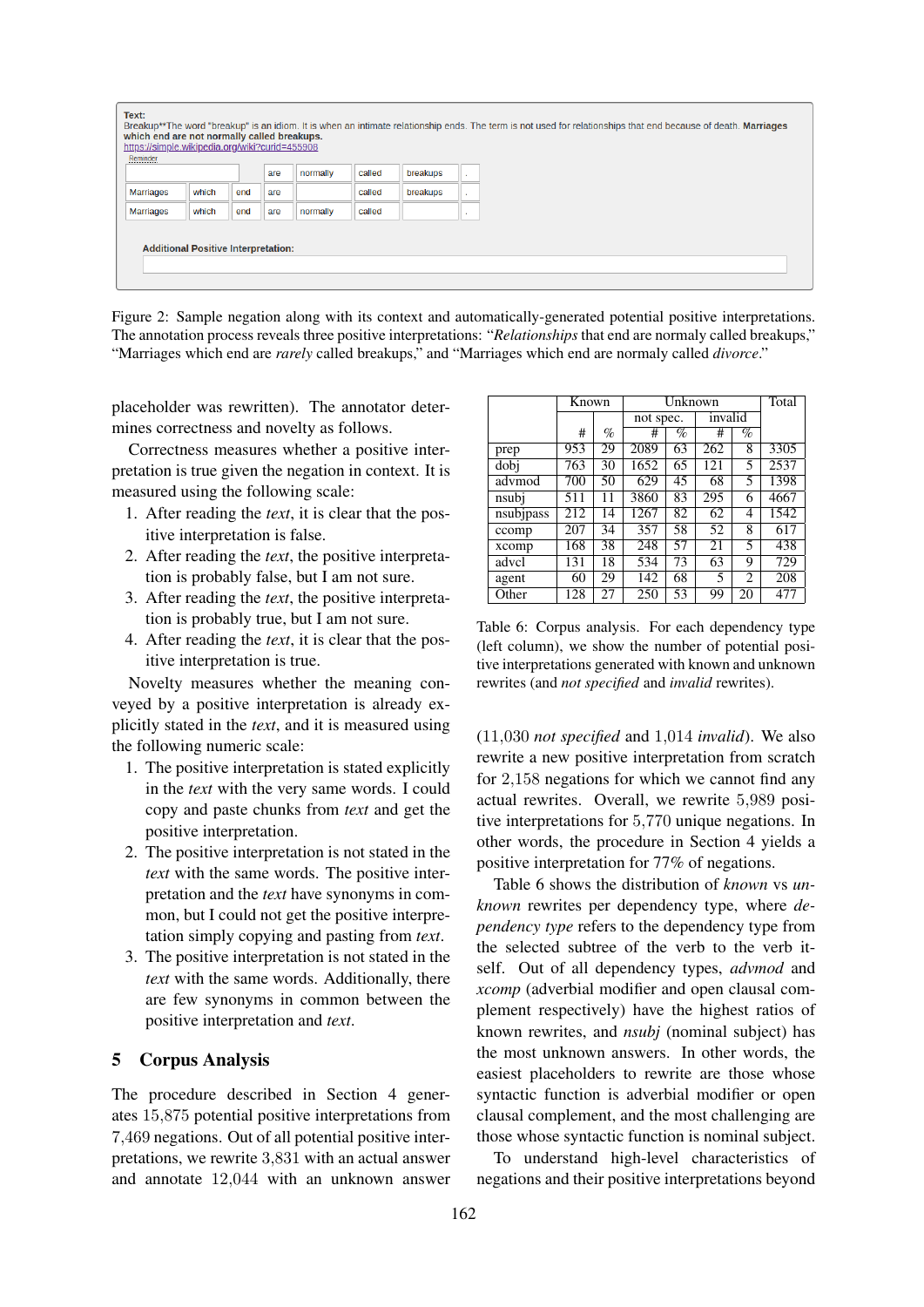| Category     | Subcat.  | Examples                                                                              | $\%$   |
|--------------|----------|---------------------------------------------------------------------------------------|--------|
| Quantities   | specific | Members of Congress cannot serve for more than three out of any six years.            | $3\%$  |
|              | abstract | Many do not use their real names, as Everett does.                                    | 22%    |
| <b>Times</b> | actual   | Since 2012, this channel never goes off the air during the day.                       | $4\%$  |
|              | abstract | Rabbits should not be bred too early though.                                          | $11\%$ |
| Objects      |          | It does not need <i>sunlight</i> to grow and can stay in the same pot for many years. | $9\%$  |
| Adjectives   |          | Crops did not grow <i>as well</i> when they were close together.                      | 27%    |
| Proper nouns |          | Cosworth does not currently provide engines to any American open wheel racing se-     | 2%     |
|              |          | ries.                                                                                 |        |
| Others       |          | <i>The mass number</i> is not shown on the periodic table.                            | 22%    |

Table 7: Categories and subcategories discovered in a sample of 100 negations and all their positive interpretations.

dependency types, we explore a random sample of 100 negations and all their positive interpretations. We discover six major categories (quantities, times, objects, adjectives, proper nouns and others) and 4 subcategories (Table 7):

- The first category is *quantities* and includes both *specific* and *abstract* quantities. An example of abstract quantity is *Many do not use their real names, as Everett does* and its corresponding positive interpretation *Few use their real names, as Everett does*. A fourth of positive interpretations in the sample were obtained after rewriting quantities.
- The second category is *time* and includes both *actual* and *abstract* times. An example of actual time is *Since 2012, this channel never goes off the air during the day* and its positive interpretation *Before 2012, this channel went off the air during the day*. 15% of positive interpretations in the sample were obtained rewriting temporal expressions.
- The third category is *objects* and refers to positive interpretations obtained by rewriting verbal objects. An example is *It does not need sunlight to grow* and its positive interpretation *It needs water to grow*. 9% of positive interpretations in the sample were obtained after rewriting the verbal objects.
- The fourth category is *adjectives* and refers to positive interpretations obtained by rewriting adjectives. An example is *Crops did not grow as well when they were close together* and its positive interpretation *Crops grew poorly when they were close together.* 27% of positive interpretations in the sample were obtained after rewriting adjectives.
- The fifth category is *proper nouns*. An example is *Cosworth does not currently provide engines to any American open wheel racing series* and its positive interpretation *IndyCar Series currently provide engines to*

*American open wheel racing series.* 2% of positive interpretation in the sample were obtained after rewriting proper nouns.

#### 5.1 Annotation Quality

To assess the quality of the rewrites and positive interpretations, we ask a second annotator to validate them based on two criteria: correctness and novelty (Section 4.5). Recall that correctness ranges from 1 (minimum) to 4 (maximum) and novelty from 1 (minimum) to 3 (maximum). We assess novelty only if positive interpretations are correct (correctness scores 3 or 4). Figure 3 reports the validation results. Out of all positive interpretations obtained during the annotation process, 90% are either correct (77%) or probably correct (13%) (correctness scores 4 and 3), and 95% of them are either very novel (52%) or novel (43%). This validation scores mean not only that positive interpretations are sound given the original negation (correctness score), but also that they are not explicitly stated in the context and thus reveal implicit meaning (novelty score).

#### 5.2 Annotation Examples

Table 8 presents three negations, all potential positive interpretations, and manual annotations along with the correctnes and novelty scores.

Example (1) is a simple negated clause. The procedure described in Section 4.3 generates four potential positive interpretations, and three of them were rewritten. Given *Phosgene usually does not cause its worst effects right away* and its context, the following positive interpretations are deemed correct (correctness = 4) with different degrees of novelty (2, 3 and 1 respectively): *Phosgene rarely causes its worst effects right away* (Interpretation 1.2), *Phosgene usually causes mild effects right away* (Interpretation 1.3), and *Phosgene usually causes its worst effects 12 hours after a person breathes it in* (Interpretation 1.4). Note that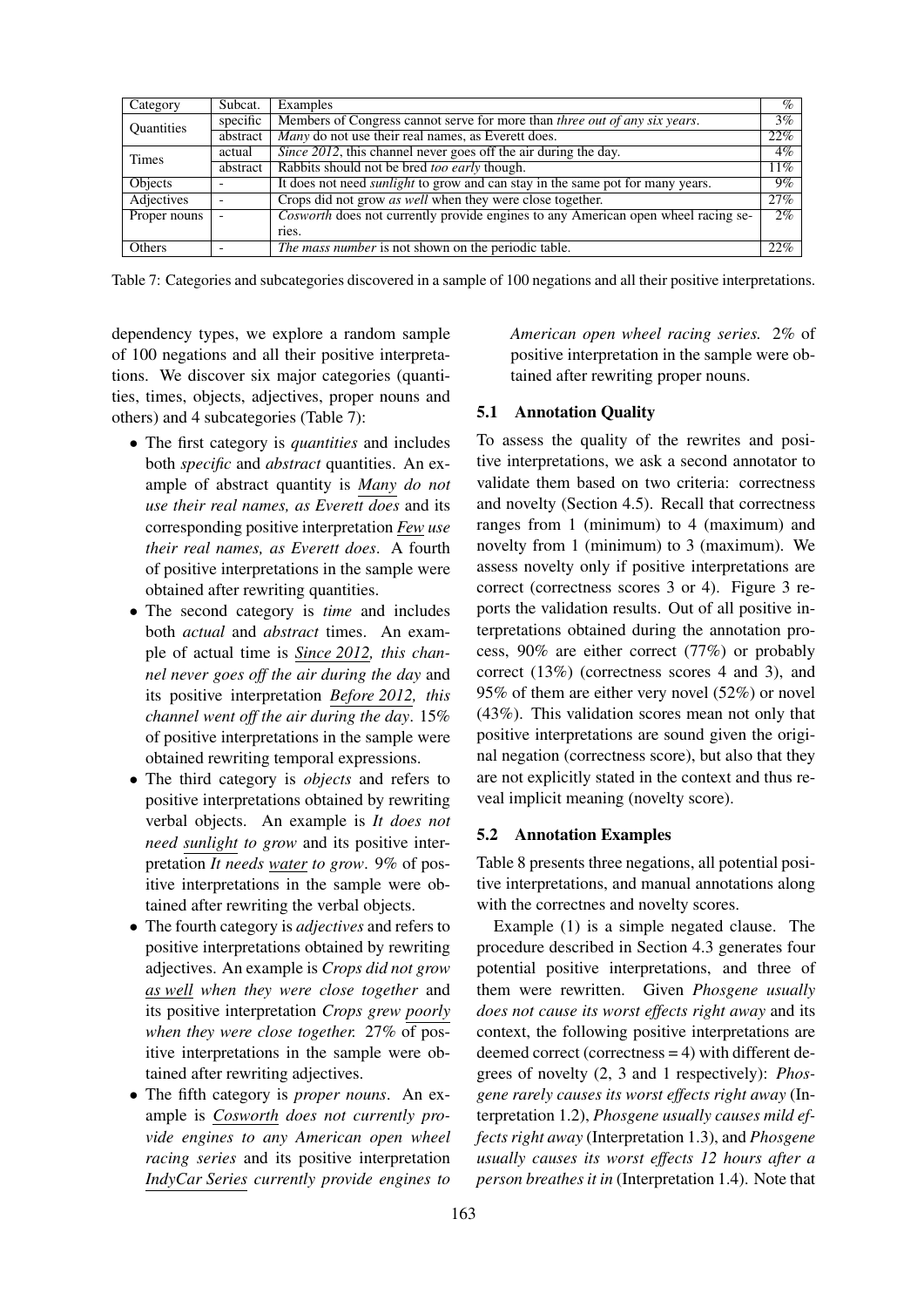|   | Context: Phosgene can be a liquid or a gas. As a gas, it is heavier than air, so it can stay near the ground (where people<br>can breathe it in for long periods of time). It smells like freshly cut grass or moldy hay. Along with being a choking<br>agent, phosgene is also a blood agent. This means it keeps oxygen from getting into the body's cells. Without oxygen,<br>a person's cells will die, and the person will suffocate. Phosgene usually does not cause its worst effects right away.<br>The worst symptoms do not happen until 12 hours after a person breathed in phosgene. The person usually dies within |             |                |  |  |  |  |  |
|---|---------------------------------------------------------------------------------------------------------------------------------------------------------------------------------------------------------------------------------------------------------------------------------------------------------------------------------------------------------------------------------------------------------------------------------------------------------------------------------------------------------------------------------------------------------------------------------------------------------------------------------|-------------|----------------|--|--|--|--|--|
|   | 24 to 48 hours.                                                                                                                                                                                                                                                                                                                                                                                                                                                                                                                                                                                                                 |             |                |  |  |  |  |  |
|   | Sentence containing negation: Phosgene usually does not cause its worst effects right away.                                                                                                                                                                                                                                                                                                                                                                                                                                                                                                                                     |             |                |  |  |  |  |  |
|   |                                                                                                                                                                                                                                                                                                                                                                                                                                                                                                                                                                                                                                 | Correctness | <b>Novelty</b> |  |  |  |  |  |
|   | - Interpretation 1.1: [NS] usually causes its worst effects right away.                                                                                                                                                                                                                                                                                                                                                                                                                                                                                                                                                         |             |                |  |  |  |  |  |
|   | - Interpretation 1.2: Phosgene <i>rarely</i> causes its worst effects right away.                                                                                                                                                                                                                                                                                                                                                                                                                                                                                                                                               | 4           | 2              |  |  |  |  |  |
|   | - Interpretation 1.3: Phosgene usually causes <i>mild effects</i> right away.                                                                                                                                                                                                                                                                                                                                                                                                                                                                                                                                                   | 4           | 3              |  |  |  |  |  |
|   | - Interpretation 1.4: Phosgene usually causes its worst effects 12 hours after a person                                                                                                                                                                                                                                                                                                                                                                                                                                                                                                                                         | 4           |                |  |  |  |  |  |
|   | breathes it in.                                                                                                                                                                                                                                                                                                                                                                                                                                                                                                                                                                                                                 |             |                |  |  |  |  |  |
| 2 | Context: Hungary uses Central European Time (CET) which is 1 hour ahead of Coordinated Universal Time (UTC+1).                                                                                                                                                                                                                                                                                                                                                                                                                                                                                                                  |             |                |  |  |  |  |  |
|   | Hungary has not observed summer time since 1916.<br>Sentence containing negation: Hungary has not observed summer time since 1916.                                                                                                                                                                                                                                                                                                                                                                                                                                                                                              |             |                |  |  |  |  |  |
|   |                                                                                                                                                                                                                                                                                                                                                                                                                                                                                                                                                                                                                                 |             |                |  |  |  |  |  |
|   | - Interpretation 2.1: [NS] has observed summer time since 1916.                                                                                                                                                                                                                                                                                                                                                                                                                                                                                                                                                                 | Correctness | <b>Novelty</b> |  |  |  |  |  |
|   |                                                                                                                                                                                                                                                                                                                                                                                                                                                                                                                                                                                                                                 | 4           |                |  |  |  |  |  |
|   | - Interpretation 2.2: Hungary has observed Central European Time since 1916.                                                                                                                                                                                                                                                                                                                                                                                                                                                                                                                                                    |             | $\overline{c}$ |  |  |  |  |  |
|   | - Interpretation 2.3: Hungary has observed summer time <i>prior to 1916</i> .                                                                                                                                                                                                                                                                                                                                                                                                                                                                                                                                                   | 4           |                |  |  |  |  |  |
| 3 | Sentence containing negation: This does not stop him from finding ways to try to get more money.                                                                                                                                                                                                                                                                                                                                                                                                                                                                                                                                |             |                |  |  |  |  |  |
|   |                                                                                                                                                                                                                                                                                                                                                                                                                                                                                                                                                                                                                                 | Correctness | <b>Novelty</b> |  |  |  |  |  |
|   | - Interpretation 3.1: This stops [NS] from finding ways to try to get more money.                                                                                                                                                                                                                                                                                                                                                                                                                                                                                                                                               |             |                |  |  |  |  |  |
|   | - Interpretation 3.2: This stops him [NS].                                                                                                                                                                                                                                                                                                                                                                                                                                                                                                                                                                                      |             |                |  |  |  |  |  |
|   | - Addtl. Interpretation: He's always trying to get more money despite being rich.                                                                                                                                                                                                                                                                                                                                                                                                                                                                                                                                               | 4           | $\overline{3}$ |  |  |  |  |  |

Table 8: Sentences containing negation (and context if relevant to obtain positive interpretations), all automaticallygenerated positive interpretations, positive interpretations manually annotated (italics indicate placeholder rewritings), and validation scores (correctness and novelty).



Figure 3: Distribution of correctness (top) and novelty (bottom) scores in our corpus.

Interpretation 1.1 is most likely correct, but context does not provide clues about which chemicals cause their worst effects right away and thus it is annotated *not specified* (NS).

Example (2) has three potential positive interpretations, and we rewrite two of them. Note that Intepretation 2.2, *Hungary has observed Central European Time since 1916*, is correct but not novel because it is explicitly stated in the context. Interpretation 2.3 is correct but received novelty score of 2 because it only replaces *since* with *prior to*.

Example (3) shows an example in which rewriting placeholders is not successful. The additional interpretation, however, reveals that *He* has the intention of getting more money. Context, which is not shown in Table 8, support the correctness and validation scores (e.g., *He* is wealthy).

### 6 Experiments

The task of generating positive interpretations from a sentence containing negation can be approached with sequence-to-sequence (seq2seq) models (input: sentence containing negation, output: positive interpretation). In this section, we present baseline results with existing seq2seq models. Specifically, we experiment with a basic seq2seq model (Cho et al., 2014), two seq2seq models with attention (Luong et al., 2015; Bahdanau et al., 2014), and Google's neural machine translation (NMT) system (Wu et al., 2016), which is also seq2seq model with attention and arguably the most complex. We acknowledge that these systems are usually trained with orders of magnitude more examples, and comparing them when trained with our fairly small corpus may be unfair because they were designed for other tasks. Our goal is not to obtain the best results possible, but rather provide baseline results for our task and corpus.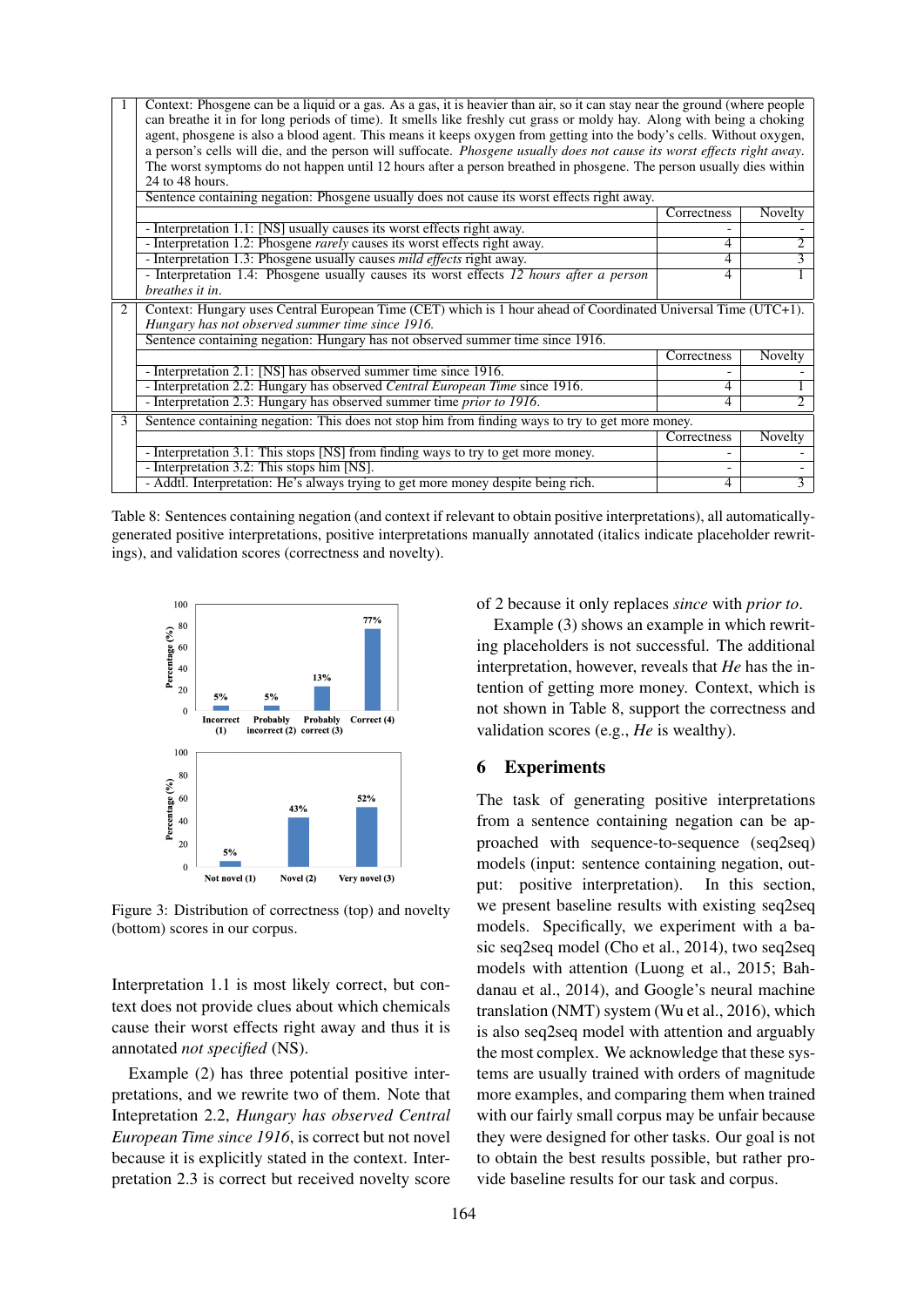| Models                                               |       | <b>Short Sentences</b> |       | Long Sentences |       |        |
|------------------------------------------------------|-------|------------------------|-------|----------------|-------|--------|
|                                                      |       | Gram.                  | Corr. | <b>BLEU</b>    | Gram. | Corr.  |
| seq2seq (basic) (Cho et al., 2014)                   | 10.31 | 23%                    | 5%    | 2.13           | 6%    | $1\%$  |
| $seq2seq + attention (Bahdanau et al., 2014)$        | 20.51 | 65%                    | 22%   | 9.20           | 41%   | $12\%$ |
| $seq2seq + attention (Luong et al., 2015)$           | 28.08 | 68%                    | 30%   | 14.53          | 51%   | 19%    |
| $seq2seq + Google's NMT$ attention (Wu et al., 2016) |       | $42\%$                 | 15%   | 4.40           | 12%   | $3\%$  |

Table 9: Results (BLEU-4, grammaticality and correctness) obtained with the test set.

The 3,831 negations become source sentences and the correct positive interpretations become target sentences. We randomly select 100 short sentences (up to 12 tokens) and 100 long sentences (over 12 tokens) for testing, 200 sentences for development, and the remainder for training. All positive interpretations collected from a negation are assigned to the testing, development or training splits in order to ensure a more realistic scenario.

Evaluation and Results. We use three metrics to evaluate the models: BLEU-4, correctness and grammaticality. BLEU-4 is automated, convenient and useful for development purposes. While larger BLEU-4 scores generally indicate better correctness and grammaticality scores, we do not observe a linear correlation (Table 9). Correctness is measured manually with the scale presented in Section 4.5. Finally, grammaticality is measured manually using the following numeric scale:

- 1. The sentence is not grammatical at all, e.g., it does not contain a verb.
- 2. The sentence is mostly ungrammatical, e.g., it contains a verb but the word order is wrong.
- 3. The sentence has a few grammatical issues, e.g., the subject-verb agreement is wrong, missing punctuation.
- 4. The sentence is grammatically correct (regardless of its correctness).

Table 9 shows the results. In general terms, results are better for short sentences than long ones. This is not surprising given the small size of our corpus. The basic seq2seq model performs poorly: it barely generates any correct positive interpretaions, and most are ungrammatical. Adding attention performs better. The best results are with the system by Luong et al. (2017): 30% of the short positive interpretations generated are correct, and 68% grammatical. We believe Google's NMT performs the worst because of the small corpus.

We also conduct a manual analysis of the correct positive interpretations generated by the best system. Following with the categories described in Section 5 and Table 7, 37% of them belong to the *adjectives* category, 27% to *abstract quanti-* *ties*, 17% to *objects*, and 10% to *abstract time*.

# 7 Conclusions

We have presented a corpus of negations and their positive interpretations. Positive interpretations do not contain negations, range from implicatures to entailments, and are intuitively understood by nonexperts when reading the negations. We work with verbal negations selected from Simple Wikipedia, automatically generate potential positive interpretation by replacing subtrees with placeholders, and manually collect rewrites for the placeholders in order to obtain actual positive interpretations. This strategy yields positive interpretations for 77% of negations, and manual validation step ensures both correctnes and novelty.

Neural machine translation struggles with negation, and natural language inference benchmarks do not account for the intricacies of negation (Section 2). While small, we believe the corpus presented here is a step towards enabling natural language understanding when negation is present.

#### Acknowledgments

This material is based upon work supported by the National Science Foundation under Grants Nos. 1734730, 1832267 and 1845757. Any opinions, findings, and conclusions or recommendations expressed in this material are those of the authors and do not necessarily reflect the views of the National Science Foundation. The Titan Xp used for this research was donated by the NVIDIA Corporation.

#### **References**

Eneko Agirre, Daniel Cer, Mona Diab, Aitor Gonzalez-Agirre, and Weiwei Guo. 2013. \*sem 2013 shared<br>task: Semantic textual similarity. In Second task: Semantic textual similarity. *Joint Conference on Lexical and Computational Semantics (\*SEM), Volume 1: Proceedings of the Main Conference and the Shared Task: Semantic Textual Similarity*. Association for Computational Linguistics, Atlanta, Georgia, USA, pages 32– 43. http://www.aclweb.org/anthology/ S13-1004.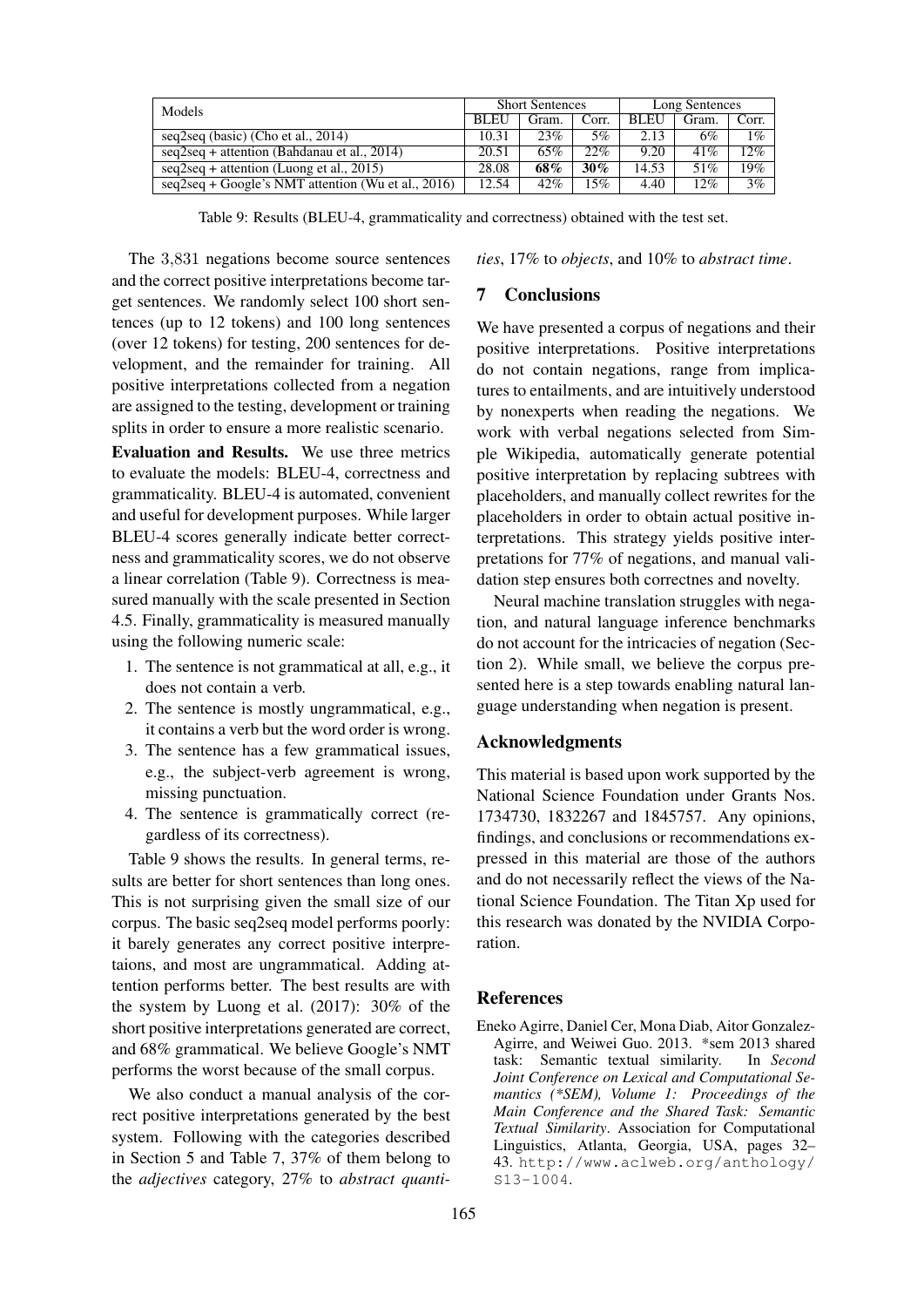- Pranav Anand and Craig Martell. 2012. Annotating the focus of negation in terms of questions under discussion. In *Proceedings of the Workshop on Extra-Propositional Aspects of Meaning in Computational Linguistics*. Association for Computational Linguistics, Stroudsburg, PA, USA, ExProM '12, pages 65– 69. http://dl.acm.org/citation.cfm? id=2392701.2392709.
- Dzmitry Bahdanau, Kyunghyun Cho, and Yoshua Bengio. 2014. Neural machine translation by jointly learning to align and translate. *arXiv e-prints* https://arxiv.org/abs/ 1409.0473.
- Luisa Bentivogli, Arianna Bisazza, Mauro Cettolo, and Marcello Federico. 2016. Neural versus phrase-based machine translation quality: a case study. In *Proceedings of the 2016 Conference on Empirical Methods in Natural Language Processing*. Association for Computational Linguistics, pages 257–267. https://doi.org/10. 18653/v1/D16-1025.
- Simon Blackburn. 2008. *The Oxford Dictionary of Philosophy*. Oxford University Press. //www.oxfordreference.com/10. 1093/acref/9780199541430.001.0001/ acref-9780199541430.
- Samuel R. Bowman, Gabor Angeli, Christopher Potts, and Christopher D. Manning. 2015. A large annotated corpus for learning natural language inference. In *Proceedings of the 2015 Conference on Empirical Methods in Natural Language Processing*. Association for Computational Linguistics, pages 632–642. https://doi.org/10. 18653/v1/D15-1075.
- Qian Chen, Xiaodan Zhu, Zhen-Hua Ling, Si Wei, Hui Jiang, and Diana Inkpen. 2017. Recurrent neural network-based sentence encoder with gated attention for natural language inference. In *Proceedings of the 2nd Workshop on Evaluating Vector Space Representations for NLP*. Association for Computational Linguistics, Copenhagen, Denmark, pages 36–40. http://www.aclweb. org/anthology/W17-5307.
- Kyunghyun Cho, Bart van Merriënboer, Ca?lar Gülçehre, Dzmitry Bahdanau, Fethi Bougares, Holger Schwenk, and Yoshua Bengio. 2014. Learning phrase representations using rnn encoder–decoder for statistical machine translation. In *Proceedings of the 2014 Conference on Empirical Methods in Natural Language Processing (EMNLP)*. Association for Computational Linguistics, Doha, Qatar, pages 1724–1734. http://www.aclweb.org/ anthology/D14-1179.
- Federico Fancellu, Adam Lopez, and Bonnie Webber. 2016. Neural networks for negation scope detection. In *Proceedings of the 54th Annual Meeting of the Association for Computational Linguistics (Volume 1: Long Papers)*. Association

for Computational Linguistics, Berlin, Germany, pages 495–504. http://www.aclweb.org/ anthology/P16-1047.

- Matthew Honnibal and Mark Johnson. 2015. An improved non-monotonic transition system for dependency parsing. In *Proceedings of the 2015 Conference on Empirical Methods in Natural Language Processing*. Association for Computational Linguistics, Lisbon, Portugal, pages 1373– 1378. https://aclweb.org/anthology/ D/D15/D15-1162.
- Laurence R. Horn. 1989. *A natural history of negation*. Chicago University Press, Chicago.
- Laurence R. Horn and Heinrich Wansing. 2015. Negation. In Edward N. Zalta, editor, *The Stanford Encyclopedia of Philosophy*. Summer 2015 edition.
- Rodney D. Huddleston and Geoffrey K. Pullum. 2002. *The Cambridge Grammar of the English Language*. Cambridge University Press.
- Junhui Li, Guodong Zhou, Hongling Wang, and Qiaoming Zhu. 2010. Learning the Scope of Negation via Shallow Semantic Parsing. In *Proceedings of the 23rd International Conference on Computational Linguistics (Coling 2010)*. Coling 2010 Organizing Committee, Beijing, China, pages 671–679. http://www.aclweb.org/ anthology-new/C/C10/C10-1076.bib.
- Minh-Thang Luong, Eugene Brevdo, and Rui Zhao. 2017. Neural machine translation (seq2seq) tutorial. *https://github.com/tensorflow/nmt* .
- Thang Luong, Hieu Pham, and Christopher D. Manning. 2015. Effective approaches to attention-based neural machine translation. In *Proceedings of the 2015 Conference on Empirical Methods in Natural Language Processing*. Association for Computational Linguistics, pages 1412–1421. https: //doi.org/10.18653/v1/D15-1166.
- Ruslan Mitkov. 2005. *The Oxford handbook of computational linguistics*. Oxford University Press.
- R. Morante and W. Daelemans. 2012. Annotating modality and negation for a machine reading evaluation. In *CLEF 2012 Evaluation Labs and Workshop Online Working Notes*.
- Roser Morante and Eduardo Blanco. 2012. \*sem 2012 shared task: Resolving the scope and focus of negation. In *Proceedings of the First Joint Conference on Lexical and Computational Semantics - Volume 1: Proceedings of the Main Conference and the Shared Task, and Volume 2: Proceedings of the Sixth International Workshop on Semantic Evaluation*. Association for Computational Linguistics, Stroudsburg, PA, USA, SemEval '12, pages 265– 274. http://dl.acm.org/citation.cfm? id=2387636.2387679.